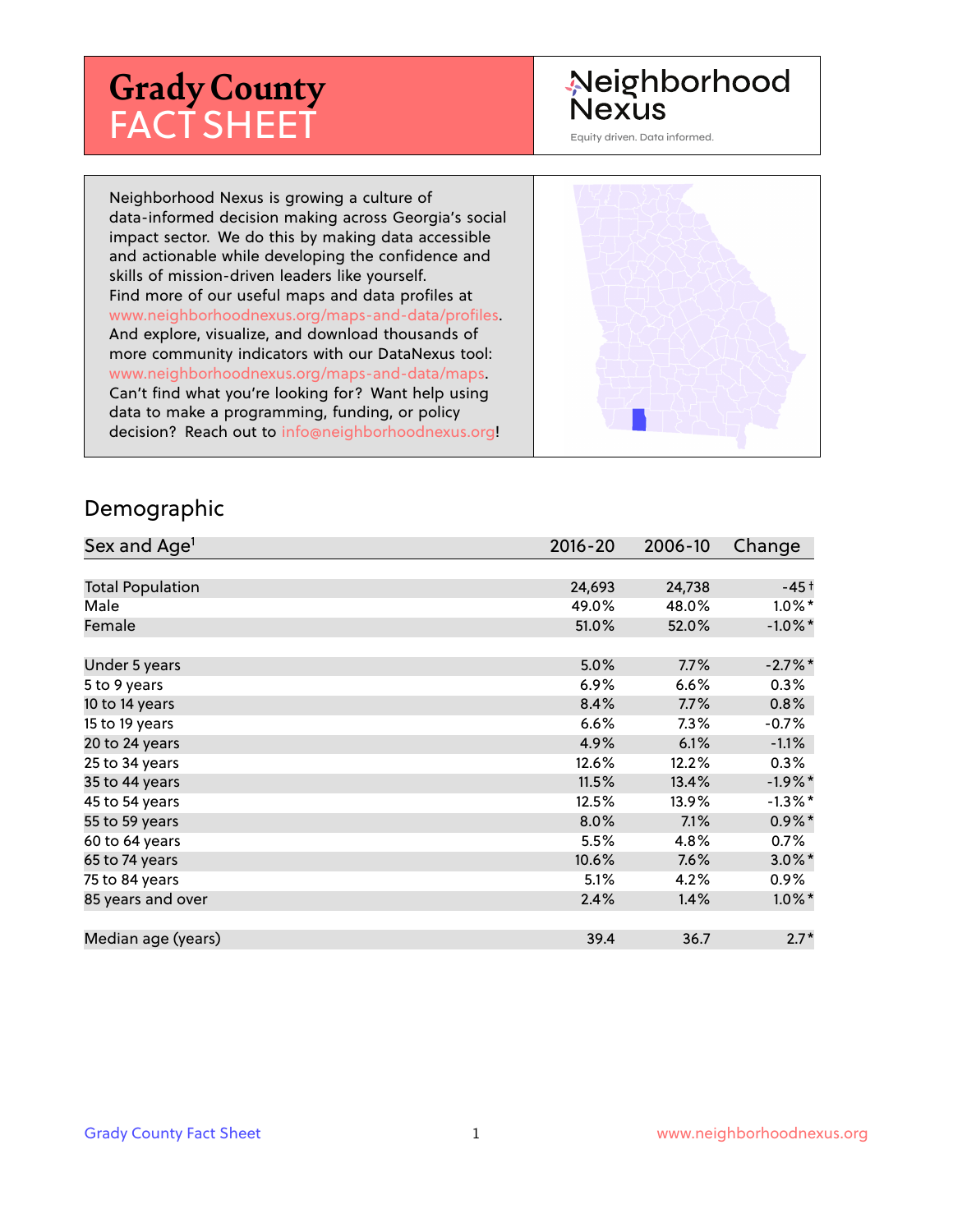# Demographic, continued...

| Race <sup>2</sup>                                            | $2016 - 20$ | 2006-10 | Change     |
|--------------------------------------------------------------|-------------|---------|------------|
| <b>Total population</b>                                      | 24,693      | 24,738  | $-45+$     |
| One race                                                     | 95.0%       | 98.9%   | $-3.8\%$ * |
| White                                                        | 64.4%       | 61.5%   | $2.9\%$ *  |
| <b>Black or African American</b>                             | 29.2%       | 29.4%   | $-0.2%$    |
| American Indian and Alaska Native                            | 0.5%        | 0.7%    | $-0.2%$    |
| Asian                                                        | 0.6%        | 0.1%    | $0.5%$ *   |
| Native Hawaiian and Other Pacific Islander                   | 0.0%        | 0.0%    | 0.0%       |
| Some other race                                              | 0.3%        | 7.1%    | $-6.8\%$ * |
| Two or more races                                            | 5.0%        | 1.1%    | $3.8\%$ *  |
| Race alone or in combination with other race(s) <sup>3</sup> | $2016 - 20$ | 2006-10 | Change     |
| Total population                                             | 24,693      | 24,738  | -45 †      |
| White                                                        | 69.2%       | 62.3%   | $6.9\%$ *  |
| <b>Black or African American</b>                             | 33.5%       | 30.3%   | $3.2\%$ *  |
| American Indian and Alaska Native                            | 1.2%        | 1.3%    | $-0.0%$    |
| Asian                                                        | 0.6%        | 0.1%    | $0.5%$ *   |
| Native Hawaiian and Other Pacific Islander                   | 0.0%        | 0.0%    | 0.0%       |
| Some other race                                              | 0.7%        | 7.3%    | $-6.5%$ *  |
| Hispanic or Latino and Race <sup>4</sup>                     | $2016 - 20$ | 2006-10 | Change     |
| Total population                                             | 24,693      | 24,738  | $-45+$     |
| Hispanic or Latino (of any race)                             | 11.4%       | 9.2%    | $2.2%$ +   |
| Not Hispanic or Latino                                       | 88.6%       | 90.8%   | $-2.2%$ †  |
| White alone                                                  | 58.1%       | 59.6%   | $-1.5%$ *  |
| Black or African American alone                              | 28.8%       | 29.4%   | $-0.6%$    |
| American Indian and Alaska Native alone                      | $0.4\%$     | 0.7%    | $-0.3%$    |
| Asian alone                                                  | 0.6%        | 0.1%    | $0.5%$ *   |
| Native Hawaiian and Other Pacific Islander alone             | 0.0%        | 0.0%    | 0.0%       |
| Some other race alone                                        | 0.0%        | 0.0%    | 0.0%       |
| Two or more races                                            | 0.7%        | 1.0%    | $-0.3%$    |
| U.S. Citizenship Status <sup>5</sup>                         | $2016 - 20$ | 2006-10 | Change     |
| Foreign-born population                                      | 1,336       | 1,508   | $-172$     |
| Naturalized U.S. citizen                                     | 6.4%        | 7.8%    | $-1.5%$    |
| Not a U.S. citizen                                           | 93.6%       | 92.2%   | $1.5\%$ *  |
| Citizen, Voting Age Population <sup>6</sup>                  | $2016 - 20$ | 2006-10 | Change     |
| Citizen, 18 and over population                              | 17,378      | 16,926  | 452*       |
| Male                                                         | 46.8%       | 46.2%   | $0.7\%$ *  |
| Female                                                       | 53.2%       | 53.8%   | $-0.7%$ *  |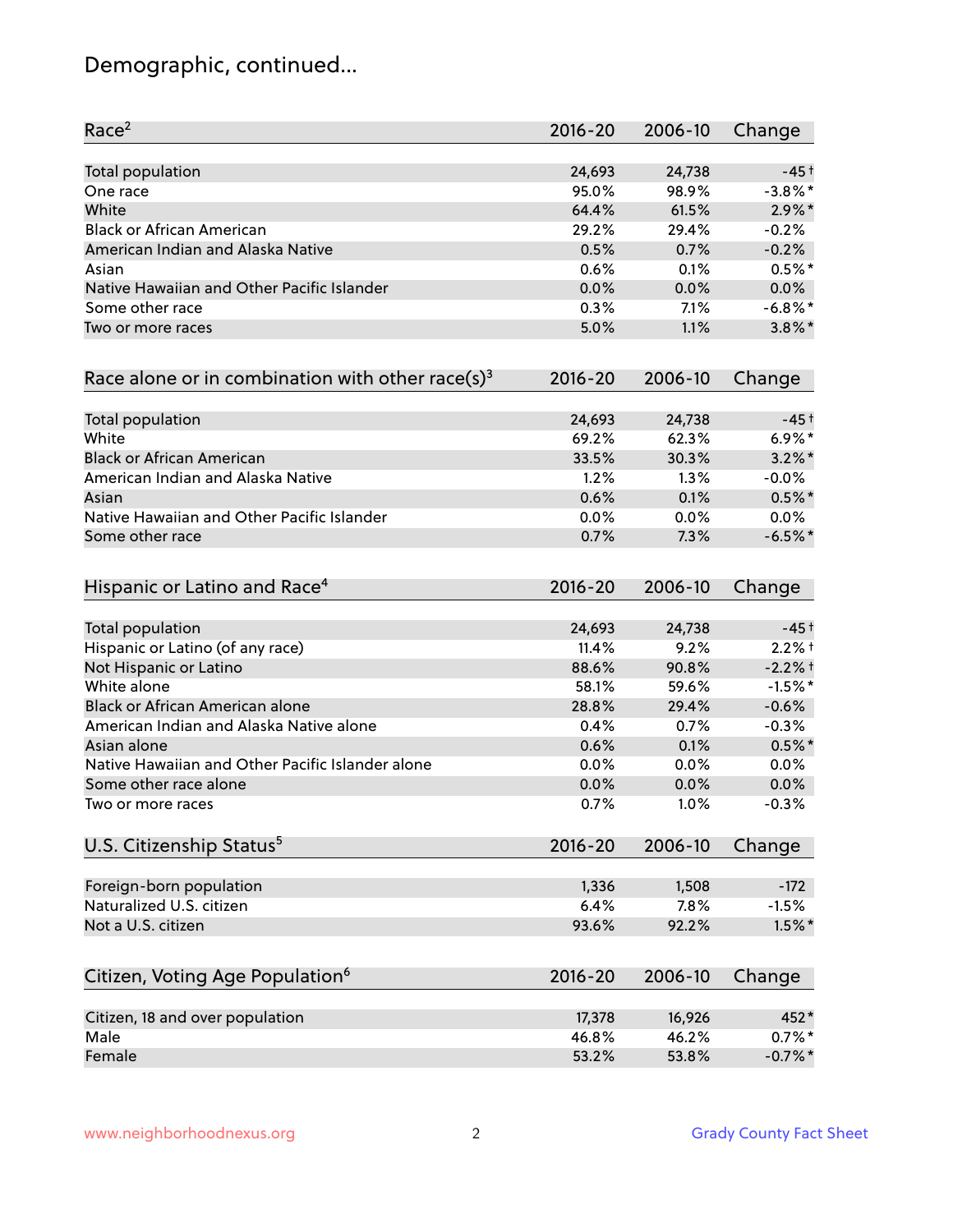#### Economic

| Income <sup>7</sup>                                 | $2016 - 20$ | 2006-10 | Change     |
|-----------------------------------------------------|-------------|---------|------------|
|                                                     |             |         |            |
| All households                                      | 9,116       | 9,477   | $-361$     |
| Less than \$10,000                                  | 9.5%        | 14.2%   | $-4.6\%$ * |
| \$10,000 to \$14,999                                | 6.2%        | 10.2%   | $-4.0\%$ * |
| \$15,000 to \$24,999                                | 12.1%       | 14.5%   | $-2.4%$    |
| \$25,000 to \$34,999                                | 10.6%       | 14.8%   | $-4.2%$ *  |
| \$35,000 to \$49,999                                | 13.2%       | 14.0%   | $-0.8%$    |
| \$50,000 to \$74,999                                | 18.0%       | 15.2%   | 2.8%       |
| \$75,000 to \$99,999                                | 11.4%       | 10.5%   | 0.9%       |
| \$100,000 to \$149,999                              | 12.3%       | 4.2%    | $8.1\%$ *  |
| \$150,000 to \$199,999                              | 3.7%        | 1.5%    | $2.2\%$ *  |
| \$200,000 or more                                   | 2.9%        | 1.0%    | $1.9\%$ *  |
| Median household income (dollars)                   | 48,047      | 32,247  | 15,800*    |
| Mean household income (dollars)                     | 63,599      | 45,539  | 18,060*    |
| With earnings                                       | 70.6%       | 67.3%   | 3.3%       |
| Mean earnings (dollars)                             | 68,116      | 48,951  | 19,165*    |
| <b>With Social Security</b>                         | 39.1%       | 33.9%   | $5.2\%$ *  |
| Mean Social Security income (dollars)               | 18,411      | 13,157  | $5,254*$   |
| With retirement income                              | 19.0%       | 13.9%   | $5.1\%$ *  |
| Mean retirement income (dollars)                    | 23,817      | 16,180  | 7,637*     |
| With Supplemental Security Income                   | 7.0%        | 8.0%    | $-1.0%$    |
| Mean Supplemental Security Income (dollars)         | 9,745       | 8,654   | 1,091      |
| With cash public assistance income                  | 2.1%        | 3.3%    | $-1.3%$    |
| Mean cash public assistance income (dollars)        | 1,814       | 2,591   | $-777$     |
| With Food Stamp/SNAP benefits in the past 12 months | 21.7%       | 14.4%   | $7.3\%$ *  |
|                                                     |             |         |            |
| <b>Families</b>                                     | 6,446       | 6,614   | $-168$     |
| Less than \$10,000                                  | 4.6%        | 11.0%   | $-6.4\%$ * |
| \$10,000 to \$14,999                                | 3.5%        | 7.3%    | $-3.8\%$ * |
| \$15,000 to \$24,999                                | 8.7%        | 12.9%   | $-4.2%$ *  |
| \$25,000 to \$34,999                                | 11.0%       | 14.0%   | $-3.0%$    |
| \$35,000 to \$49,999                                | 12.9%       | 15.4%   | $-2.5%$    |
| \$50,000 to \$74,999                                | 22.0%       | 17.2%   | 4.8%       |
| \$75,000 to \$99,999                                | 13.3%       | 13.9%   | $-0.5%$    |
| \$100,000 to \$149,999                              | 14.9%       | 6.0%    | 8.9%*      |
| \$150,000 to \$199,999                              | 5.0%        | 1.6%    | $3.4\%$ *  |
| \$200,000 or more                                   | 4.0%        | 0.7%    | $3.3\%$ *  |
| Median family income (dollars)                      | 58,000      | 39,159  | 18,841*    |
| Mean family income (dollars)                        | 75,349      | 48,591  | 26,758*    |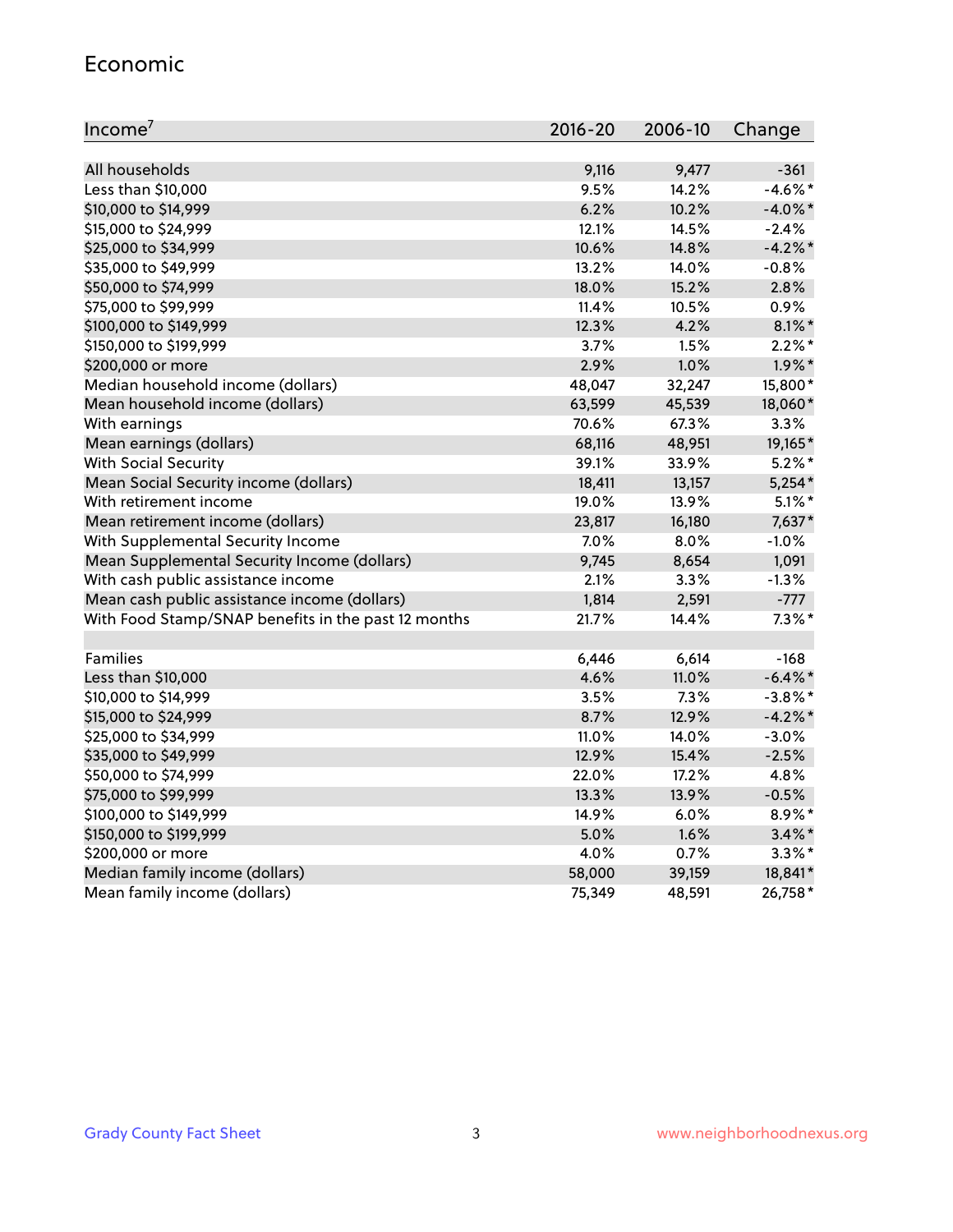### Economic, continued...

| Income, continued <sup>8</sup>                                        | $2016 - 20$ | 2006-10 | Change      |
|-----------------------------------------------------------------------|-------------|---------|-------------|
|                                                                       |             |         |             |
| Nonfamily households                                                  | 2,670       | 2,863   | $-193$      |
| Median nonfamily income (dollars)                                     | 19,013      | 18,736  | 277         |
| Mean nonfamily income (dollars)                                       | 31,692      | 36,036  | $-4,344$    |
| Median earnings for workers (dollars)                                 | 31,699      | 24,575  | $7,124*$    |
| Median earnings for male full-time, year-round workers                | 40,393      | 32,396  | 7,997*      |
| (dollars)                                                             |             |         |             |
| Median earnings for female full-time, year-round workers<br>(dollars) | 37,462      | 28,917  | 8,545*      |
| Per capita income (dollars)                                           | 24,272      | 17,785  | $6,487*$    |
|                                                                       |             |         |             |
| Families and People Below Poverty Level <sup>9</sup>                  | $2016 - 20$ | 2006-10 | Change      |
| <b>All families</b>                                                   | 11.8%       | 22.0%   | $-10.3\%$ * |
|                                                                       |             |         |             |
| With related children under 18 years                                  | 17.1%       | 29.1%   | $-12.0\%$ * |
| With related children under 5 years only                              | 0.0%        | 16.3%   | $-16.3%$    |
| Married couple families                                               | 6.3%        | 10.3%   | $-4.0%$     |
| With related children under 18 years                                  | 7.7%        | 11.1%   | $-3.4%$     |
| With related children under 5 years only                              | 0.0%        | 14.3%   | $-14.3\%$ * |
| Families with female householder, no husband present                  | 28.4%       | 46.7%   | $-18.3\%$ * |
| With related children under 18 years                                  | 35.3%       | 49.3%   | $-14.0\%$ * |
| With related children under 5 years only                              | 0.0%        | 19.1%   | $-19.1\%$ * |
| All people                                                            | 18.3%       | 25.9%   | $-7.6\%$ *  |
| Under 18 years                                                        | 25.5%       | 37.5%   | $-12.0\%$ * |
| Related children under 18 years                                       | 25.2%       | 37.1%   | $-11.9%$ *  |
| Related children under 5 years                                        | 21.4%       | 36.7%   | $-15.3%$    |
| Related children 5 to 17 years                                        | 26.2%       | 37.3%   | $-11.1\%$ * |
| 18 years and over                                                     | 16.0%       | 21.8%   | $-5.8\%$ *  |
| 18 to 64 years                                                        | 17.4%       | 22.5%   | $-5.0\%$ *  |
| 65 years and over                                                     | 11.3%       | 18.7%   | $-7.4\%$ *  |
| People in families                                                    | 14.9%       | 24.9%   | $-10.0\%$ * |
| Unrelated individuals 15 years and over                               | 36.4%       | 31.7%   | 4.7%        |
|                                                                       |             |         |             |
| Non-Hispanic white people                                             | 13.4%       | 11.3%   | 2.1%        |
| Black or African-American people                                      | 23.9%       | 47.1%   | $-23.2\%$ * |
| Asian people                                                          | 7.9%        | 0.0%    | 7.9%        |
| Hispanic or Latino people                                             | 30.2%       | 47.9%   | $-17.8%$    |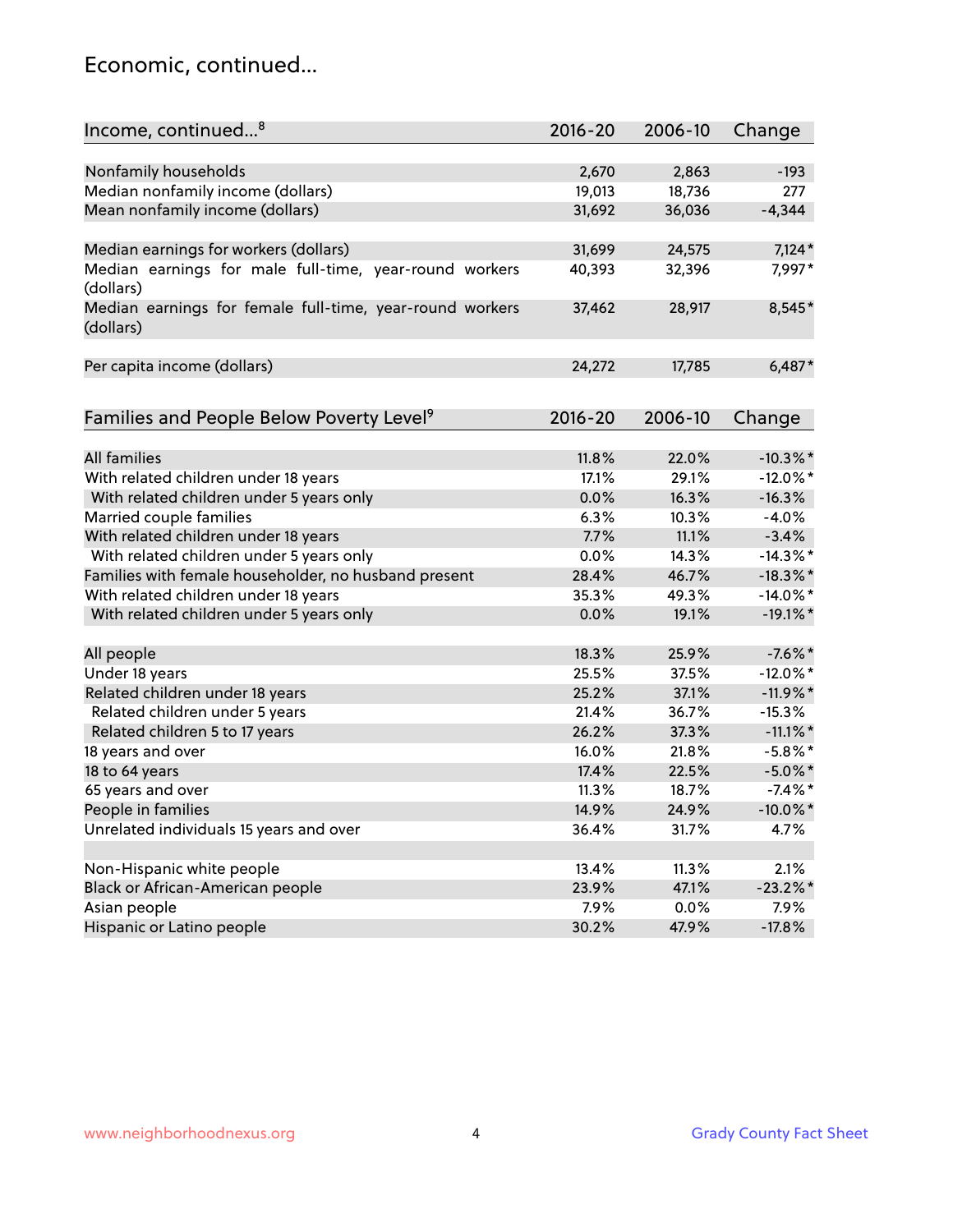# Employment

| Employment Status <sup>10</sup>                                                               | 2010        | 2020    | Change     |
|-----------------------------------------------------------------------------------------------|-------------|---------|------------|
| In Labor Force                                                                                | 10,601      | 10,399  | 10,399     |
| <b>Unemployment Rate</b>                                                                      | 4.4%        | 10.5%   | $-6.1%$    |
| Industry <sup>11</sup>                                                                        | $2016 - 20$ | 2006-10 | Change     |
| Civilian employed population 16 years and over                                                | 10,741      | 9,601   | $1,140*$   |
| Agriculture, forestry, fishing and hunting, and mining                                        | 8.4%        | 6.6%    | 1.8%       |
| Construction                                                                                  | 9.3%        | 10.8%   | $-1.6%$    |
| Manufacturing                                                                                 | 10.0%       | 11.7%   | $-1.7%$    |
| Wholesale trade                                                                               | 3.6%        | 4.7%    | $-1.0%$    |
| Retail trade                                                                                  | 8.5%        | 14.2%   | $-5.7%$ *  |
| Transportation and warehousing, and utilities                                                 | 5.0%        | 4.9%    | 0.1%       |
| Information                                                                                   | 0.8%        | 2.4%    | $-1.6\%$ * |
| Finance and insurance, and real estate and rental and leasing                                 | 3.6%        | 4.3%    | $-0.7%$    |
| Professional, scientific, and management, and administrative<br>and waste management services | 7.9%        | 6.3%    | 1.7%       |
| Educational services, and health care and social assistance                                   | 26.0%       | 20.9%   | $5.1\%$ *  |
| Arts, entertainment, and recreation, and accommodation and<br>food services                   | 5.8%        | 3.6%    | $2.2\%$ *  |
| Other services, except public administration                                                  | 6.4%        | 5.5%    | 0.9%       |
| Public administration                                                                         | 4.8%        | 4.2%    | 0.6%       |
| Occupation <sup>12</sup>                                                                      | $2016 - 20$ | 2006-10 | Change     |
|                                                                                               |             |         |            |
| Civilian employed population 16 years and over                                                | 10,741      | 9,601   | $1,140*$   |
| Management, business, science, and arts occupations                                           | 32.3%       | 26.4%   | 5.9%*      |
| Service occupations                                                                           | 17.4%       | 13.3%   | $4.1\%$ *  |
| Sales and office occupations                                                                  | 15.8%       | 28.0%   | $-12.2%$ * |
| Natural<br>resources,<br>construction,<br>maintenance<br>and<br>occupations                   | 18.1%       | 18.3%   | $-0.2%$    |
| Production, transportation, and material moving occupations                                   | 16.4%       | 14.0%   | 2.3%       |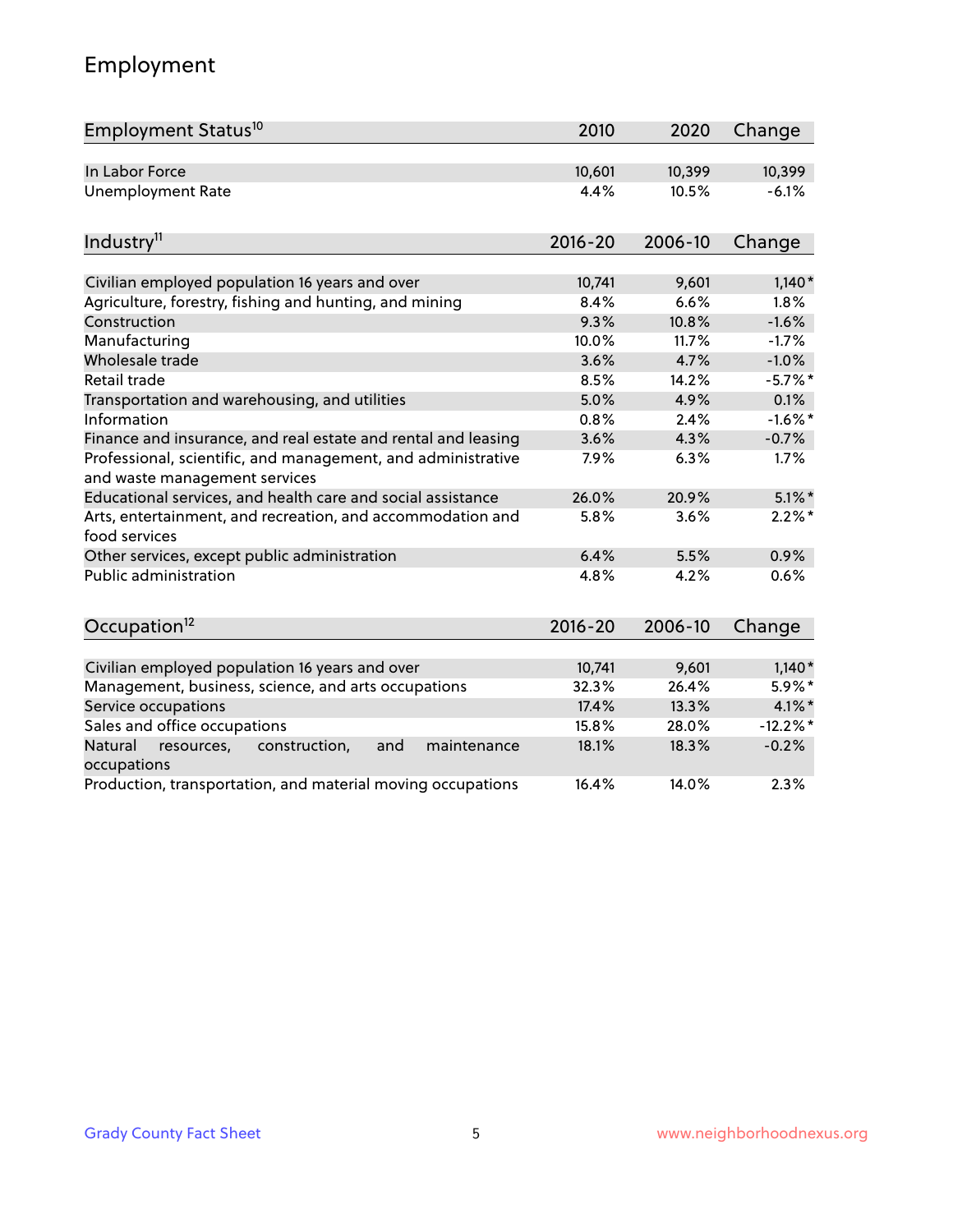# Employment, continued...

| Class of Worker <sup>13</sup>                          | $2016 - 20$    | 2006-10        | Change   |
|--------------------------------------------------------|----------------|----------------|----------|
| Civilian employed population 16 years and over         | 10,741         | 9,601          | $1,140*$ |
| Private wage and salary workers                        | 76.6%          | 75.7%          | 0.9%     |
| Government workers                                     | 14.6%          | 15.1%          | $-0.5%$  |
| Self-employed in own not incorporated business workers | 8.2%           | 8.7%           | $-0.5%$  |
| Unpaid family workers                                  | 0.6%           | 0.5%           | 0.1%     |
| Job Flows <sup>14</sup>                                | 2019           | 2010           | Change   |
|                                                        |                |                |          |
| Total Jobs in county                                   | 6,030          | 5,068          | 962      |
| Held by residents of county                            | 53.7%          | 59.9%          | $-6.2%$  |
| Held by non-residents of county                        | 46.3%          | 40.1%          | 6.2%     |
| Jobs by Industry Sector <sup>15</sup>                  | 2019           | 2010           | Change   |
| Total Jobs in county                                   | 6,030          | 5,068          | 962      |
| <b>Goods Producing sectors</b>                         | 33.8%          | 29.9%          | 3.9%     |
| Trade, Transportation, and Utilities sectors           | 24.0%          | 19.2%          | 4.8%     |
| All Other Services sectors                             | 42.2%          | 50.9%          | $-8.7%$  |
|                                                        |                |                |          |
| Total Jobs in county held by county residents          | 3,238          | 3,036          | 202      |
| <b>Goods Producing sectors</b>                         | 34.7%          | 32.4%          | 2.3%     |
| Trade, Transportation, and Utilities sectors           | 17.3%          | 17.5%          | $-0.2%$  |
| All Other Services sectors                             | 48.0%          | 50.1%          | $-2.1%$  |
| Jobs by Earnings <sup>16</sup>                         | 2019           | 2010           | Change   |
|                                                        |                |                |          |
| Total Jobs in county                                   | 6,030<br>23.2% | 5,068<br>26.9% | 962      |
| Jobs with earnings \$1250/month or less                |                |                | $-3.7%$  |
| Jobs with earnings \$1251/month to \$3333/month        | 45.1%          | 53.3%          | $-8.2%$  |
| Jobs with earnings greater than \$3333/month           | 31.7%          | 19.8%          | 11.9%    |
| Total Jobs in county held by county residents          | 3,238          | 3,036          | 202      |
| Jobs with earnings \$1250/month or less                | 25.2%          | 27.8%          | $-2.6%$  |
| Jobs with earnings \$1251/month to \$3333/month        | 45.6%          | 53.9%          | $-8.3\%$ |
| Jobs with earnings greater than \$3333/month           | 29.2%          | 18.3%          | 10.9%    |
| Jobs by Age of Worker <sup>17</sup>                    | 2019           | 2010           | Change   |
|                                                        |                |                |          |
| Total Jobs in county                                   | 6,030          | 5,068          | 962      |
| Jobs with workers age 29 or younger                    | 19.5%          | 22.1%          | $-2.6%$  |
| Jobs with workers age 30 to 54                         | 54.9%          | 58.8%          | $-3.9%$  |
| Jobs with workers age 55 or older                      | 25.6%          | 19.1%          | 6.5%     |
| Total Jobs in county held by county residents          | 3,238          | 3,036          | 202      |
| Jobs with workers age 29 or younger                    | 19.0%          | 20.7%          | $-1.7%$  |
| Jobs with workers age 30 to 54                         | 52.9%          | 59.1%          | $-6.1%$  |
| Jobs with workers age 55 or older                      | 28.1%          | 20.3%          | 7.8%     |
|                                                        |                |                |          |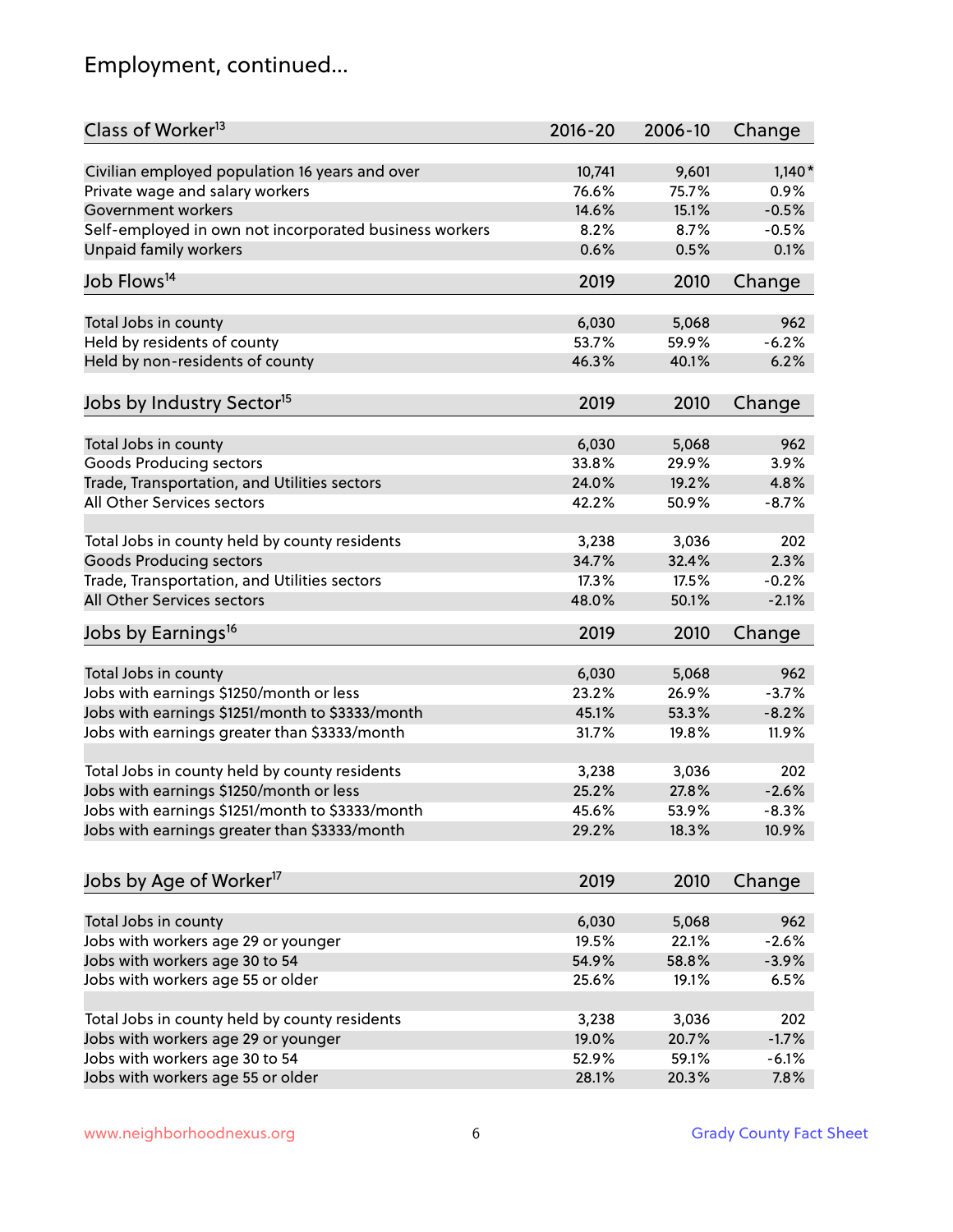#### Education

| Early Learning <sup>18</sup>                        |             |         | 2022       |
|-----------------------------------------------------|-------------|---------|------------|
| Licensed Capacity of Early Learning Centers         |             |         | 524        |
| Licenced capacity per 1,000 children ages 0-4       |             |         | 331.6      |
| School Enrollment <sup>19</sup>                     | 2022        | 2010    | Change     |
|                                                     |             |         |            |
| <b>Enrolled in Public School</b>                    | 4,484       | 4,461   | 23         |
| White                                               | 38.5%       | 49.8%   | $-11.3%$   |
| <b>Black or African-American</b>                    | 30.4%       | 36.1%   | $-5.6%$    |
| Asian                                               | 0.4%        | 0.0%    | 0.4%       |
| Native American                                     | 0.2%        | 0.0%    | 0.2%       |
| Pacific Islander                                    | 0.0%        | 0.0%    | 0.0%       |
| <b>Biracial or Multi-Racial</b>                     | 2.6%        | 1.6%    | 1.1%       |
| Hispanic or Latino                                  | 27.8%       | 11.4%   | 16.4%      |
| Georgia Milestones: 3rd Grade Reading <sup>20</sup> |             |         | 2019       |
|                                                     |             |         |            |
| Number of Students Tested                           |             |         | 339        |
| Proficient or Distinguished                         |             |         | 36.0%      |
| Georgia Milestones: 8th Grade Math <sup>21</sup>    |             |         | 2019       |
| Number of Students Tested                           |             |         | 337        |
|                                                     |             |         | 25.2%      |
| Proficient or Distinguished                         |             |         |            |
| Graduation Rates <sup>22</sup>                      | 2021        | 2012    | Change     |
| Cohort                                              | 285         | 226     | 59         |
| <b>High School Graduation Rate</b>                  | 92.3%       | 80.5%   | 11.7%      |
|                                                     |             |         |            |
| Educational Attainment <sup>23</sup>                | $2016 - 20$ | 2006-10 | Change     |
| Population 25 years and over                        | 16,840      | 16,000  | 840*       |
| Less than 9th grade                                 | 8.4%        | 8.4%    | $-0.0%$    |
| 9th to 12th grade, no diploma                       | 10.4%       | 17.5%   | $-7.1\%$ * |
| High school graduate (includes equivalency)         | 38.5%       | 41.4%   | $-2.9%$    |
| Some college, no degree                             | 18.8%       | 15.5%   | $3.3\%$ *  |
| Associate's degree                                  | 8.7%        | 7.1%    | 1.6%       |
| Bachelor's degree                                   | 9.0%        | 6.4%    | $2.6\%$ *  |
| Graduate or professional degree                     | 6.3%        | 3.7%    |            |
|                                                     |             |         | $2.6\%*$   |
| Percent high school graduate or higher              | 81.3%       | 74.1%   | $7.2\%*$   |
| Percent bachelor's degree or higher                 | 15.3%       | 10.1%   | $5.2\%$ *  |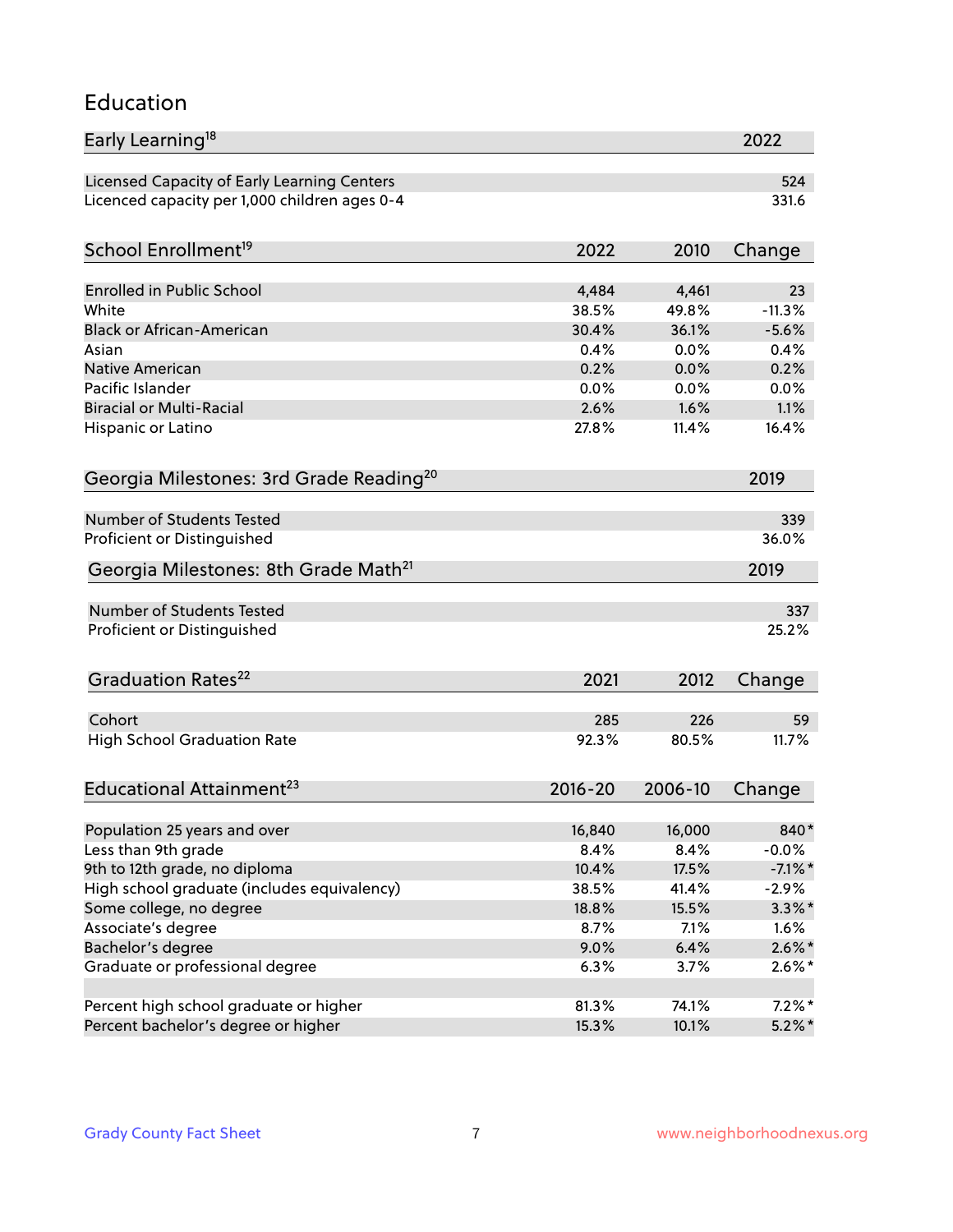### Housing

| Households by Type <sup>24</sup>                     | 2016-20     | 2006-10 | Change     |
|------------------------------------------------------|-------------|---------|------------|
|                                                      |             |         |            |
| <b>Total households</b>                              | 9,116       | 9,477   | $-361$     |
| Family households (families)                         | 70.7%       | 69.8%   | 0.9%       |
| With own children under 18 years                     | 28.8%       | 29.8%   | $-1.0%$    |
| Married-couple family                                | 50.5%       | 46.0%   | 4.5%       |
| With own children of the householder under 18 years  | 17.7%       | 16.2%   | 1.5%       |
| Male householder, no wife present, family            | 5.0%        | 4.6%    | 0.4%       |
| With own children of the householder under 18 years  | 3.0%        | 2.5%    | 0.6%       |
| Female householder, no husband present, family       | 15.2%       | 19.2%   | $-4.0\%$ * |
| With own children of the householder under 18 years  | 8.0%        | 11.0%   | $-3.0\%$ * |
| Nonfamily households                                 | 29.3%       | 30.2%   | $-0.9%$    |
| Householder living alone                             | 24.3%       | 27.1%   | $-2.7%$    |
| 65 years and over                                    | 13.8%       | 10.6%   | $3.1\%$ *  |
| Households with one or more people under 18 years    | 33.4%       | 36.2%   | $-2.8%$    |
| Households with one or more people 65 years and over | 34.5%       | 25.9%   | $8.6\%$ *  |
|                                                      |             |         |            |
| Average household size                               | 2.69        | 2.61    | 0.09       |
| Average family size                                  | 3.19        | 3.16    | 0.02       |
| Housing Occupancy <sup>25</sup>                      | $2016 - 20$ | 2006-10 | Change     |
|                                                      |             |         |            |
| Total housing units                                  | 10,901      | 10,619  | 282*       |
| Occupied housing units                               | 83.6%       | 89.2%   | $-5.6\%$ * |
| Vacant housing units                                 | 16.4%       | 10.8%   | $5.6\%$ *  |
| Homeowner vacancy rate                               | 2.0         | 1.0     | 1.0        |
| Rental vacancy rate                                  | 2.1         | 2.6     | $-0.6$     |
| Units in Structure <sup>26</sup>                     | $2016 - 20$ | 2006-10 | Change     |
|                                                      |             |         |            |
| Total housing units                                  | 10,901      | 10,619  | 282*       |
| 1-unit, detached                                     | 61.4%       | 60.7%   | 0.7%       |
| 1-unit, attached                                     | 0.1%        | 1.2%    | $-1.1%$    |
| 2 units                                              | 1.2%        | 1.8%    | $-0.6%$    |
| 3 or 4 units                                         | 2.8%        | 1.2%    | $1.6\%$ *  |
| 5 to 9 units                                         | 1.9%        | 1.1%    | 0.8%       |
| 10 to 19 units                                       | 1.2%        | 0.3%    | $0.9\% *$  |
| 20 or more units                                     | 0.6%        | 0.4%    | 0.2%       |
| Mobile home                                          | 30.0%       | 33.2%   | $-3.3%$    |
| Boat, RV, van, etc.                                  | 0.8%        | 0.0%    | 0.8%       |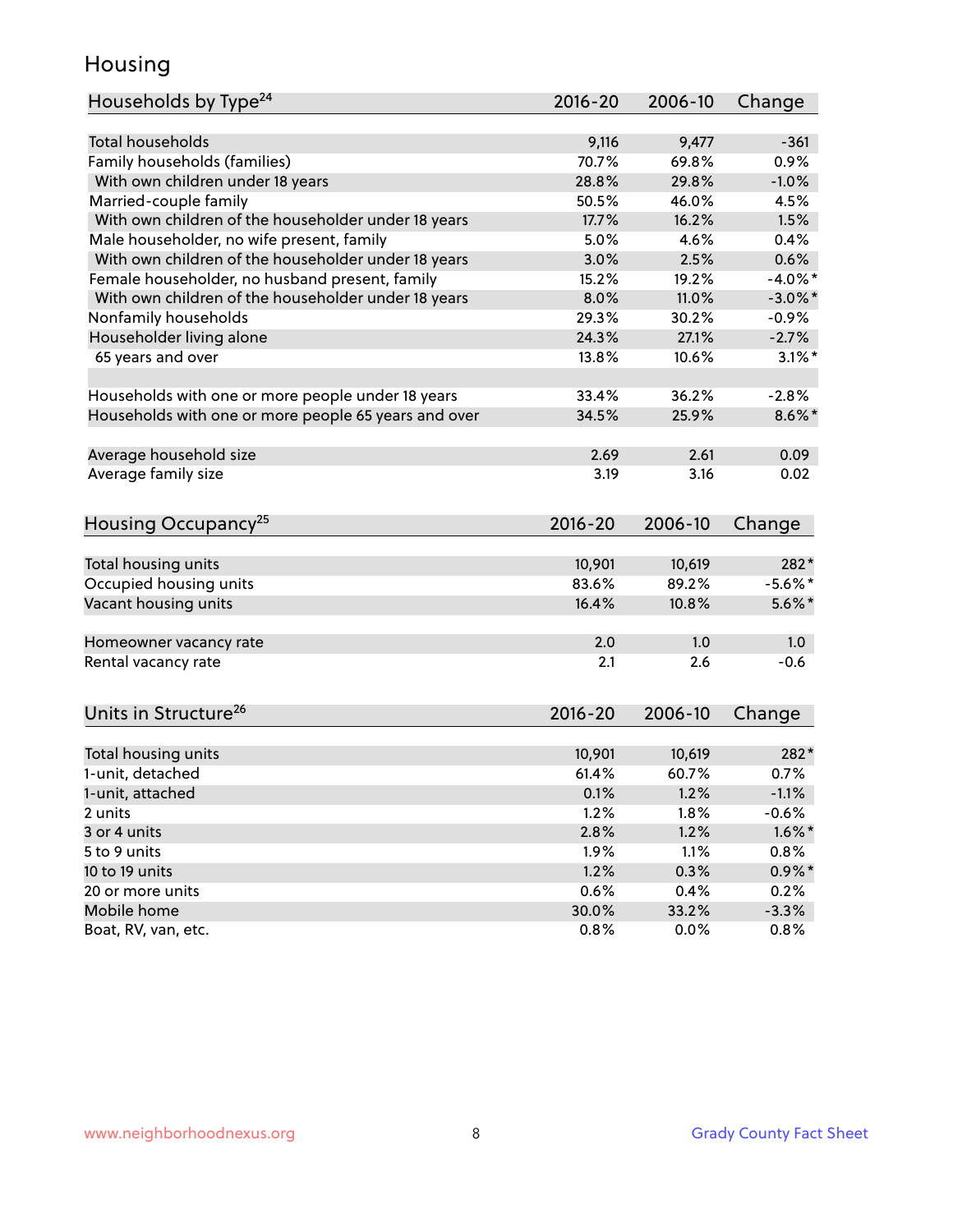# Housing, Continued...

| Year Structure Built <sup>27</sup>             | 2016-20     | 2006-10 | Change     |
|------------------------------------------------|-------------|---------|------------|
| Total housing units                            | 10,901      | 10,619  | 282*       |
| Built 2014 or later                            | 4.3%        | (X)     | (X)        |
| Built 2010 to 2013                             | 1.7%        | (X)     | (X)        |
| Built 2000 to 2009                             | 21.4%       | 13.1%   | $8.2\%$ *  |
| Built 1990 to 1999                             | 21.3%       | 24.3%   | $-3.0%$    |
| Built 1980 to 1989                             | 13.1%       | 15.5%   | $-2.4%$    |
| Built 1970 to 1979                             | 13.4%       | 14.8%   | $-1.4%$    |
| Built 1960 to 1969                             | 9.5%        | 9.3%    | 0.2%       |
| Built 1950 to 1959                             | 7.3%        | 11.1%   | $-3.8\%$ * |
| Built 1940 to 1949                             | 3.5%        | 4.4%    | $-0.9%$    |
| Built 1939 or earlier                          | 4.6%        | 7.5%    | $-2.9\%$ * |
| Housing Tenure <sup>28</sup>                   | $2016 - 20$ | 2006-10 | Change     |
|                                                |             |         |            |
| Occupied housing units                         | 9,116       | 9,477   | $-361$     |
| Owner-occupied                                 | 65.8%       | 64.6%   | 1.2%       |
| Renter-occupied                                | 34.2%       | 35.4%   | $-1.2%$    |
| Average household size of owner-occupied unit  | 2.62        | 2.51    | 0.11       |
| Average household size of renter-occupied unit | 2.83        | 2.78    | 0.05       |
| Residence 1 Year Ago <sup>29</sup>             | 2016-20     | 2006-10 | Change     |
| Population 1 year and over                     | 24,524      | 24,433  | 91         |
| Same house                                     | 84.4%       | 88.8%   | $-4.4\%$ * |
| Different house in the U.S.                    | 15.5%       | 10.8%   | 4.8%*      |
| Same county                                    | 8.9%        | 5.2%    | $3.7\%$ *  |
| Different county                               | 6.6%        | 5.6%    | 1.0%       |
| Same state                                     | 4.4%        | 3.8%    | 0.6%       |
| Different state                                | 2.2%        | 1.8%    | 0.4%       |
| Abroad                                         | 0.0%        | 0.4%    | $-0.3%$    |
| Value of Housing Unit <sup>30</sup>            | 2016-20     | 2006-10 | Change     |
|                                                |             |         |            |
| Owner-occupied units                           | 6,002       | 6,125   | $-123$     |
| Less than \$50,000                             | 14.0%       | 21.9%   | $-7.9%$ *  |
| \$50,000 to \$99,999                           | 26.1%       | 32.4%   | $-6.4%$    |
| \$100,000 to \$149,999                         | 19.7%       | 13.2%   | $6.5%$ *   |
| \$150,000 to \$199,999                         | 15.1%       | 13.0%   | 2.1%       |
| \$200,000 to \$299,999                         | 14.1%       | 12.5%   | 1.6%       |
| \$300,000 to \$499,999                         | 9.3%        | 4.1%    | $5.3\%$ *  |
| \$500,000 to \$999,999                         | 1.0%        | 1.9%    | $-1.0%$    |
| \$1,000,000 or more                            | 0.7%        | 1.0%    | $-0.3%$    |
| Median (dollars)                               | 121,700     | 90,800  | 30,900*    |
| Mortgage Status <sup>31</sup>                  | $2016 - 20$ | 2006-10 | Change     |
| Owner-occupied units                           | 6,002       | 6,125   | $-123$     |
| Housing units with a mortgage                  | 50.3%       | 56.6%   | $-6.3\%$ * |
| Housing units without a mortgage               | 49.7%       | 43.4%   | $6.3\% *$  |
|                                                |             |         |            |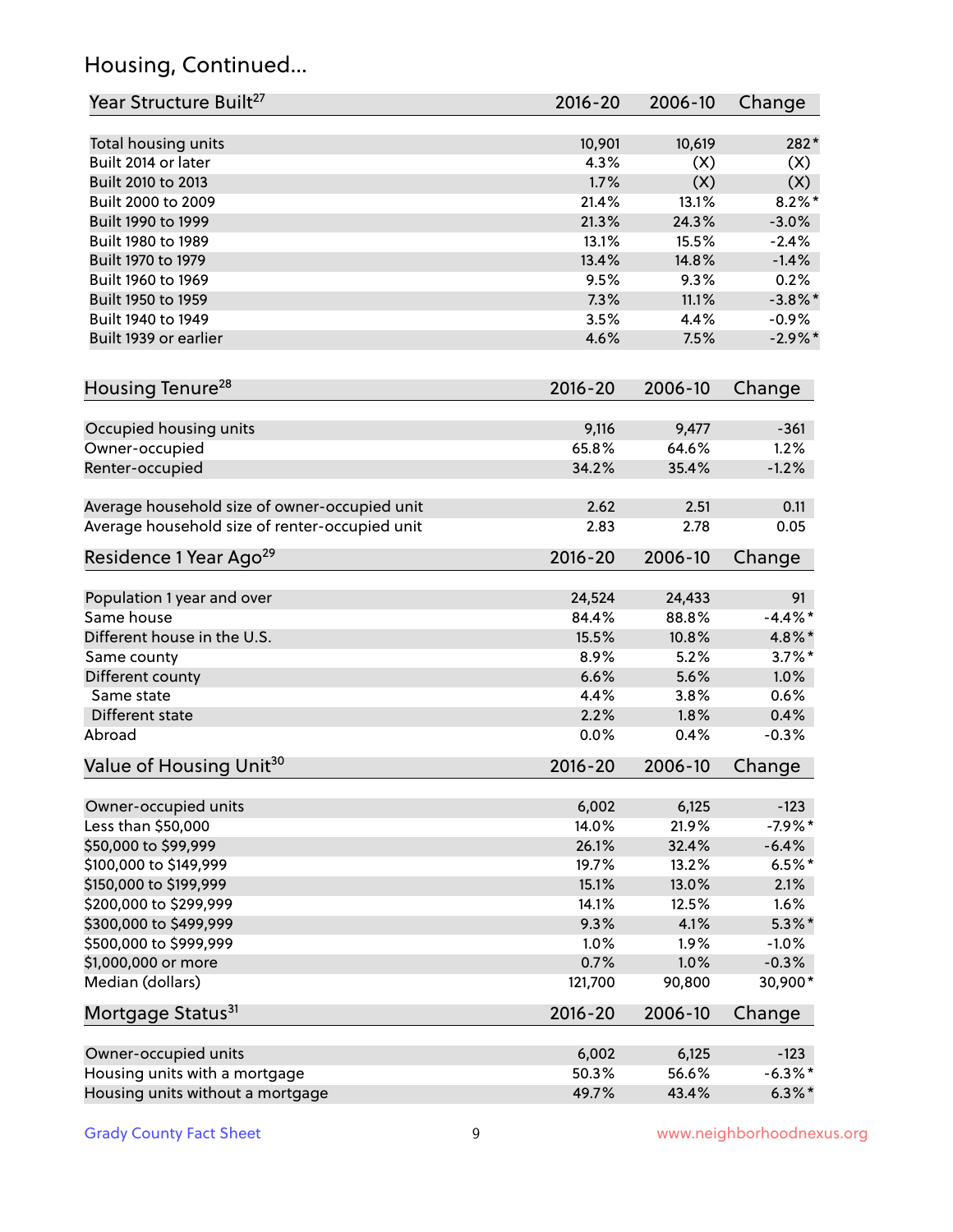# Housing, Continued...

| Selected Monthly Owner Costs <sup>32</sup>                                            | 2016-20   | 2006-10 | Change      |
|---------------------------------------------------------------------------------------|-----------|---------|-------------|
| Housing units with a mortgage                                                         | 3,021     | 3,468   | $-447*$     |
| Less than \$300                                                                       | 0.0%      | 0.0%    | $0.0\%$     |
| \$300 to \$499                                                                        | 2.2%      | 3.5%    | $-1.3%$     |
| \$500 to \$999                                                                        | 33.1%     | 51.8%   | $-18.7\%$ * |
| \$1,000 to \$1,499                                                                    | 32.9%     | 24.8%   | $8.0\%$ *   |
| \$1,500 to \$1,999                                                                    | 18.2%     | 14.0%   | 4.2%        |
| \$2,000 to \$2,999                                                                    | 12.5%     | 4.0%    | $8.6\%$ *   |
| \$3,000 or more                                                                       | 1.1%      | 1.9%    | $-0.8%$     |
| Median (dollars)                                                                      | 1,173     | 943     | 230*        |
| Housing units without a mortgage                                                      | 2,981     | 2,657   | 324         |
| Less than \$150                                                                       | 1.5%      | 6.2%    | $-4.7%$     |
| \$150 to \$249                                                                        | 8.1%      | 24.4%   | $-16.3\%$ * |
| \$250 to \$349                                                                        | 15.6%     | 23.0%   | $-7.4%$ *   |
| \$350 to \$499                                                                        | 27.8%     | 25.9%   | 1.9%        |
| \$500 to \$699                                                                        | 25.4%     | 15.2%   | 10.2%*      |
| \$700 or more                                                                         | 21.6%     | 5.3%    | 16.3%*      |
| Median (dollars)                                                                      | 486       | 335     | $151*$      |
| Household Income <sup>33</sup>                                                        |           |         |             |
| Housing units with a mortgage (excluding units where<br>SMOCAPI cannot be computed)   | 3,021     | 3,460   | $-439$      |
| Less than 20.0 percent                                                                | 56.5%     | 34.6%   | 21.8%*      |
| 20.0 to 24.9 percent                                                                  | 13.6%     | 18.1%   | $-4.5%$     |
| 25.0 to 29.9 percent                                                                  | 10.7%     | 12.9%   | $-2.3%$     |
| 30.0 to 34.9 percent                                                                  | 4.8%      | 8.0%    | $-3.2%$     |
| 35.0 percent or more                                                                  | 14.4%     | 26.3%   | $-11.9%$ *  |
| Not computed                                                                          | $\pmb{0}$ | 8       | -8          |
| Housing unit without a mortgage (excluding units where<br>SMOCAPI cannot be computed) | 2,981     | 2,596   | 385         |
| Less than 10.0 percent                                                                | 37.8%     | 31.9%   | 6.0%        |
| 10.0 to 14.9 percent                                                                  | 15.7%     | 20.5%   | $-4.8%$     |
| 15.0 to 19.9 percent                                                                  | 11.1%     | 9.7%    | 1.4%        |
| 20.0 to 24.9 percent                                                                  | 6.0%      | 6.2%    | $-0.2%$     |
| 25.0 to 29.9 percent                                                                  | 9.7%      | 12.0%   | $-2.3%$     |
| 30.0 to 34.9 percent                                                                  | 2.6%      | 5.0%    | $-2.4%$     |
| 35.0 percent or more                                                                  | 17.1%     | 14.7%   | 2.4%        |
| Not computed                                                                          | $\pmb{0}$ | 61      | $-61$       |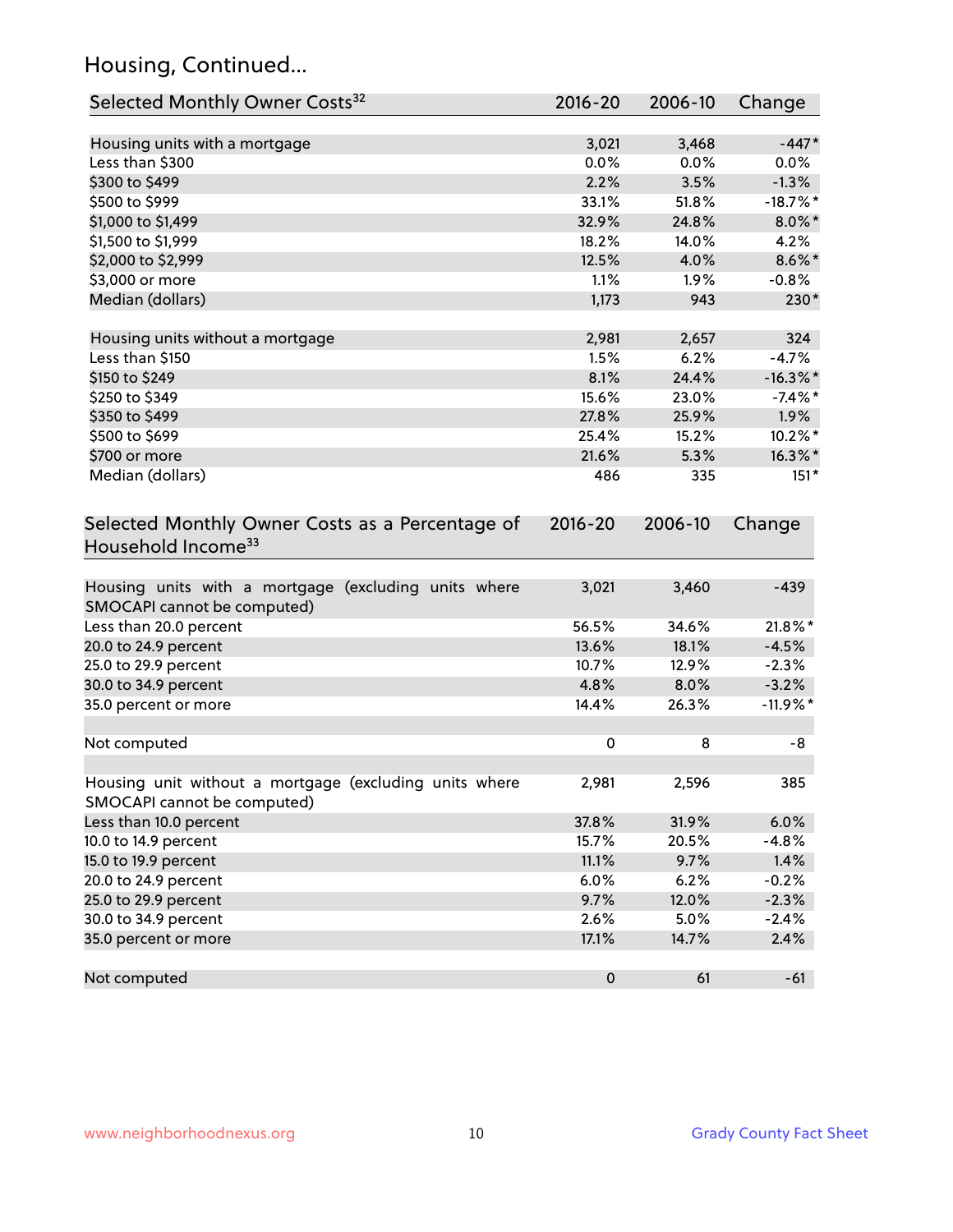# Housing, Continued...

| Gross Rent <sup>34</sup>                                                       | 2016-20     | 2006-10 | Change    |
|--------------------------------------------------------------------------------|-------------|---------|-----------|
|                                                                                |             |         |           |
| Occupied units paying rent                                                     | 2,847       | 2,666   | 181       |
| Less than \$200                                                                | 0.9%        | 2.7%    | $-1.8%$   |
| \$200 to \$499                                                                 | 14.6%       | 24.1%   | $-9.5%$ * |
| \$500 to \$749                                                                 | 36.0%       | 46.1%   | $-10.1\%$ |
| \$750 to \$999                                                                 | 35.6%       | 20.3%   | 15.4%*    |
| \$1,000 to \$1,499                                                             | 12.4%       | 6.8%    | $5.6\%$ * |
| \$1,500 to \$1,999                                                             | 0.4%        | 0.0%    | 0.4%      |
| \$2,000 or more                                                                | 0.0%        | 0.0%    | $0.0\%$   |
| Median (dollars)                                                               | 740         | 611     | $129*$    |
| No rent paid                                                                   | 267         | 686     | $-419*$   |
| Gross Rent as a Percentage of Household Income <sup>35</sup>                   | $2016 - 20$ | 2006-10 | Change    |
| Occupied units paying rent (excluding units where GRAPI<br>cannot be computed) | 2,723       | 2,496   | 227       |
| Less than 15.0 percent                                                         | 19.8%       | 15.8%   | 4.0%      |
| 15.0 to 19.9 percent                                                           | 12.5%       | 9.6%    | 2.9%      |
| 20.0 to 24.9 percent                                                           | 8.1%        | 15.2%   | $-7.1%$   |
| 25.0 to 29.9 percent                                                           | 6.0%        | 9.5%    | $-3.5%$   |
| 30.0 to 34.9 percent                                                           | 12.3%       | 5.4%    | $7.0\%$ * |
| 35.0 percent or more                                                           | 41.3%       | 44.6%   | $-3.3%$   |
| Not computed                                                                   | 391         | 856     | $-465*$   |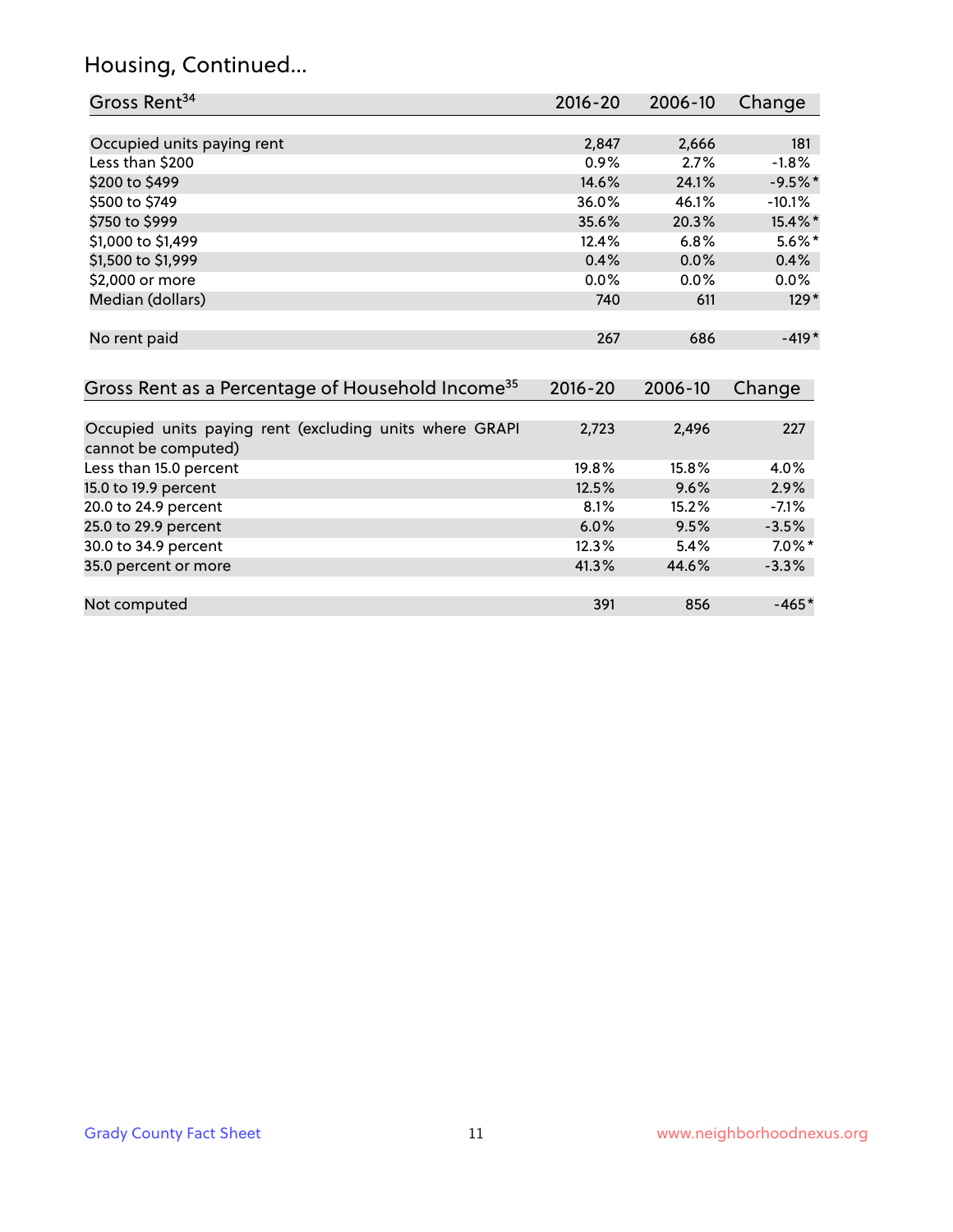# Community Involvement

| Voter Registration and Turnout <sup>36</sup> | 2020   |
|----------------------------------------------|--------|
|                                              |        |
| Active registered voters                     | 15,317 |
| Number voted in Presidential election        | 10.660 |
| Percent voted in Presidential election       | 69.6%  |

## Transportation

| Commuting to Work <sup>37</sup>           | 2016-20 | 2006-10 | Change     |
|-------------------------------------------|---------|---------|------------|
|                                           |         |         |            |
| Workers 16 years and over                 | 10,238  | 9,360   | 878*       |
| Car, truck, or van - drove alone          | 79.3%   | 76.4%   | $2.9\%$    |
| Car, truck, or van - carpooled            | 17.6%   | 11.9%   | $5.7\%$ *  |
| Public transportation (excluding taxicab) | $0.0\%$ | 0.5%    | $-0.5%$    |
| Walked                                    | 0.6%    | $1.0\%$ | $-0.4%$    |
| Other means                               | 0.8%    | 6.7%    | $-5.9\%$ * |
| Worked at home                            | 1.7%    | 3.5%    | $-1.8%$    |
|                                           |         |         |            |
| Mean travel time to work (minutes)        | 26.0    | 27.4    | $-1.5$     |
|                                           |         |         |            |
| Vehicles Available <sup>38</sup>          | 2016-20 | 2006-10 | Change     |
|                                           |         |         |            |
| Occupied housing units                    | 9,116   | 9,477   | $-361$     |
| No vehicles available                     | 5.9%    | 6.9%    | $-1.0%$    |
| 1 vehicle available                       | 30.8%   | 34.8%   | $-4.0%$    |
| 2 vehicles available                      | 37.5%   | 36.7%   | $0.8\%$    |
| 3 or more vehicles available              | 25.8%   | 21.6%   | 4.2%       |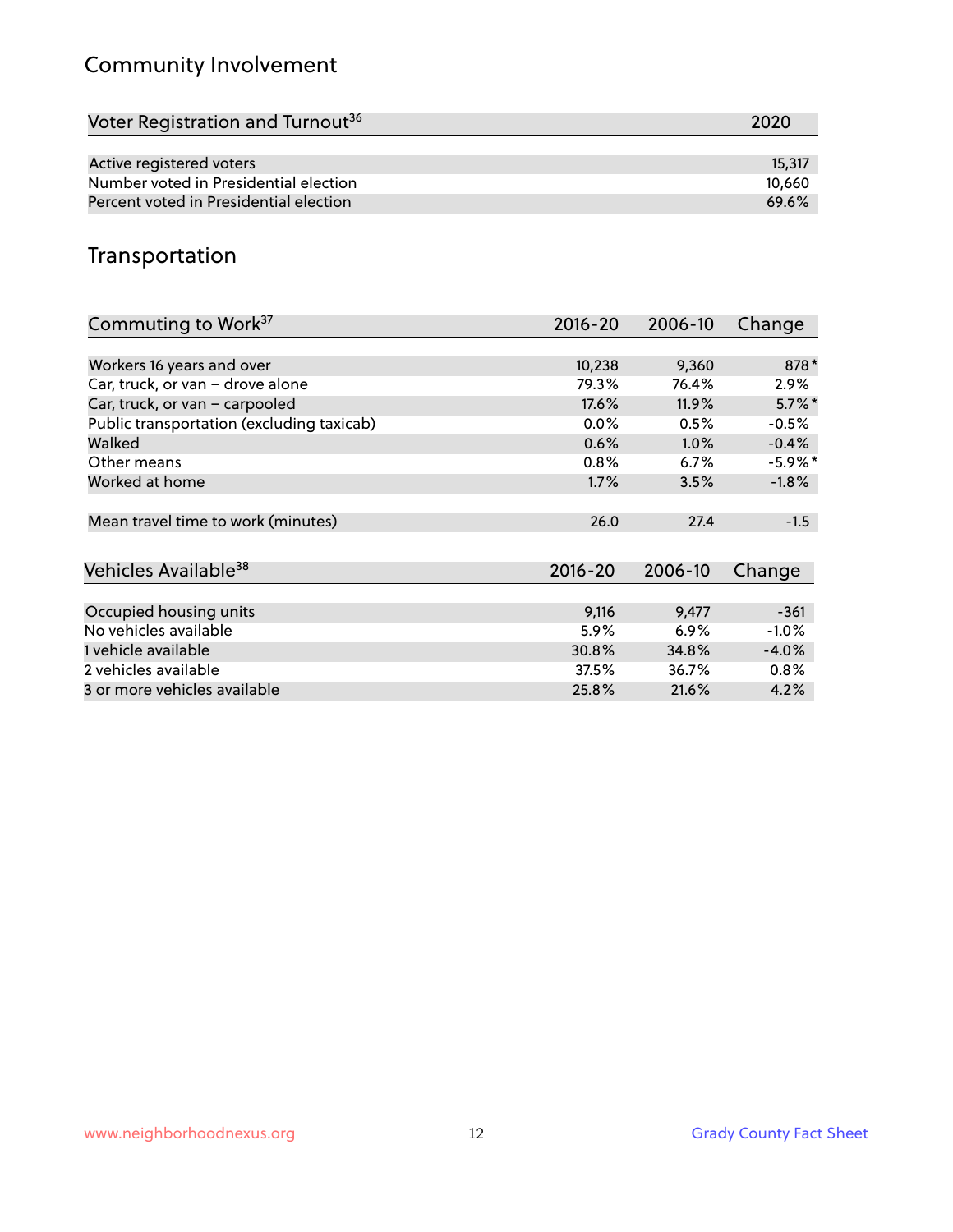#### Health

| Health Insurance coverage <sup>39</sup> | 2016-20 |
|-----------------------------------------|---------|
|-----------------------------------------|---------|

| Civilian Noninstitutionalized Population                | 24,525 |
|---------------------------------------------------------|--------|
| With health insurance coverage                          | 80.9%  |
| With private health insurance coverage                  | 51.8%  |
| With public health coverage                             | 40.6%  |
| No health insurance coverage                            | 19.1%  |
| Civilian Noninstitutionalized Population Under 19 years | 6,248  |
| No health insurance coverage                            | 13.8%  |
| Civilian Noninstitutionalized Population 19 to 64 years | 13,841 |
| In labor force:                                         | 10,187 |
| Employed:                                               | 9,864  |
| With health insurance coverage                          | 73.4%  |
| With private health insurance coverage                  | 12.4%  |
| With public coverage                                    | 5.0%   |
| No health insurance coverage                            | 26.6%  |
| Unemployed:                                             | 323    |
| With health insurance coverage                          | 26.6%  |
| With private health insurance coverage                  | 12.4%  |
| With public coverage                                    | 14.2%  |
| No health insurance coverage                            | 73.4%  |
| Not in labor force:                                     | 3,654  |
| With health insurance coverage                          | 74.7%  |
| With private health insurance coverage                  | 39.9%  |
| With public coverage                                    | 42.5%  |
| No health insurance coverage                            | 25.3%  |

| <b>Health Factors</b>                                                                    | <b>Most Recent</b> |
|------------------------------------------------------------------------------------------|--------------------|
|                                                                                          |                    |
| Promature Doath (VPLL before ago ZE per 100,000 population, ago, adjusted) <sup>40</sup> | Q EQQ Q            |

| Premature Death (YPLL before age 75 per 100,000 population, age-adjusted) <sup>40</sup> | 9,508.0 |
|-----------------------------------------------------------------------------------------|---------|
| Average number of Physically Unhealthy Days <sup>41</sup>                               | 5.2     |
| Average number of Mentally Unhealthy Days <sup>42</sup>                                 | 5.7     |
| Low Birthweight Births <sup>43</sup>                                                    | $9.0\%$ |
| Diabetes Prevalence <sup>44</sup>                                                       | 13.9%   |
| HIV Prevalence (per 100,000 population) <sup>45</sup>                                   | 330.2   |
| Rate, Deduplicated ER Visits for Asthma, Ages 0-1746                                    | 850.6   |